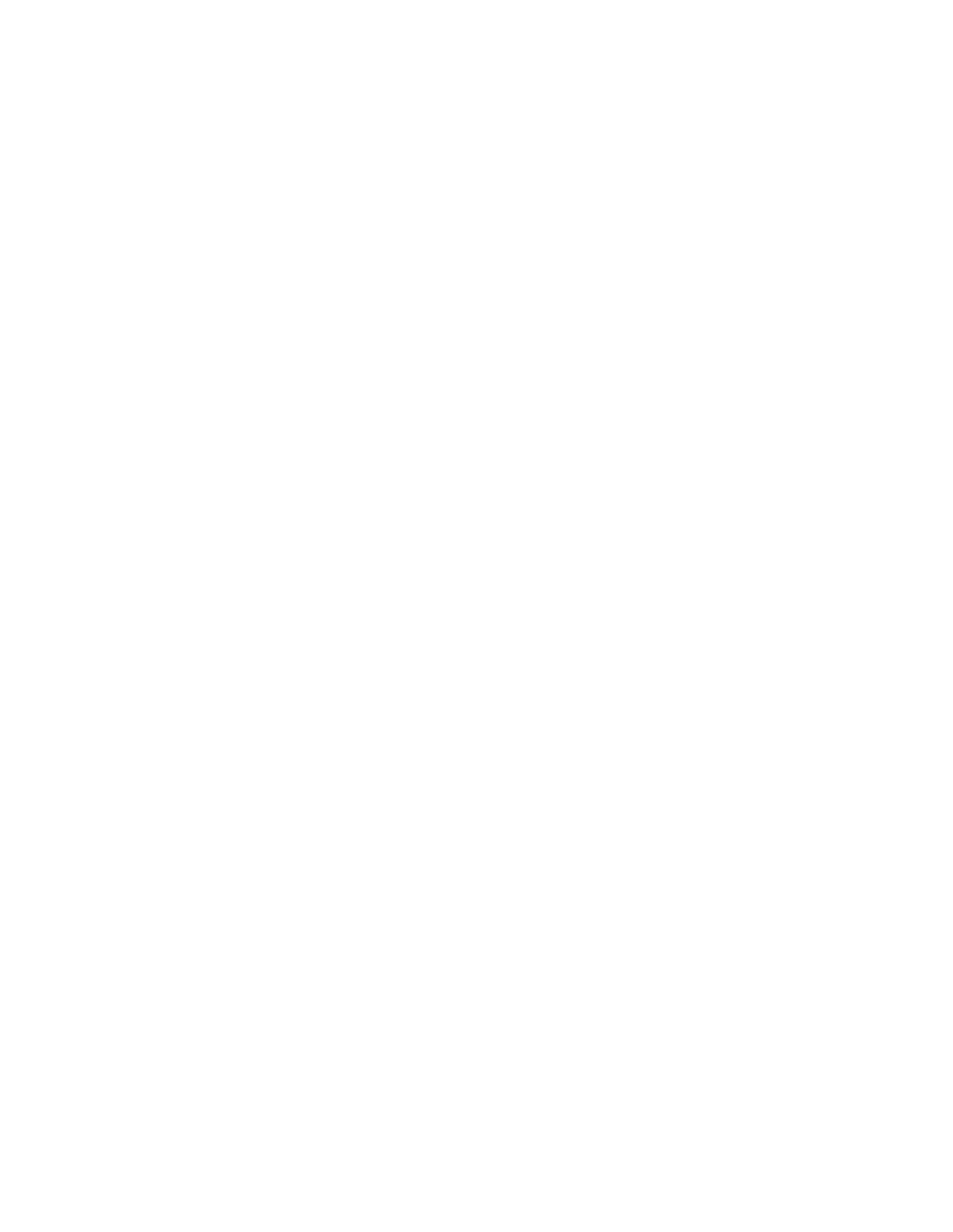## Indiana Science Initiative: FourthGrade Student Performance on State Accountability Testing from Schools Participating for Two Years

The Indiana Science Initiative (ISI) is a systemic reform of K-8 science education based upon scaffolded guided inquiry using research-based curricular materials enhanced with literacy education. This update investigates  $4<sup>th</sup>$  grade ISI student performance on the I-STEP+ in Science, English/Language Arts (ELA), and Mathematics compared to all 4<sup>th</sup> grade Indiana public school students. Fourth grade was selected because only  $4^{th}$  and  $6^{th}$  grades have I-STEP+ tests for science, mathematics, and ELA.  $4^{th}$  grade was selected of the two grades, because there are substantially more students involved in the ISI at  $4^{\text{th}}$  grade than at the  $6<sup>th</sup>$  grade. All data for this update were obtained through COMPASS the Indiana Department of Education performance data system [\(http://compass.doe.in.gov/dashboard/overview.aspx\)](http://compass.doe.in.gov/dashboard/overview.aspx). The pilot for the ISI took place during the 2010-2011 school year and impacted about 25% of the ISI schools from which data was collected for this report. The 2011-2012 academic school year represents the first year of the ISI for the majority of the remaining schools. ISI schools have a Free and Reduced Lunch Rate [FRL%] of 64.2% in comparison to the Indiana FRL% of 49.1%. Schools with a higher FRL% have traditionally performed worse on the I-STEP+ than schools with a lower FRL%. Chart 1 shows the comparison of these two rates.



Chart 1. Indiana Public Schools and ISI Schools Free and Reduced Lunch Percentage 2012-2013

Chart 2 shows the passing rates for all  $4<sup>th</sup>$  grade Indiana public school students and ISI  $4<sup>th</sup>$  grade students on the I-STEP+ Science test. During the 2012-2013 school year, a new I-STEP+ science exam was introduced that tested on the 2010 Indiana Science Standards. This new test also included more use of scientific process skills than the previous I-STEP Science test. The chart shows that the overall percentage of students passing ISTEP Science for the ISI schools decreased 2% in comparison to the state average decrease of 3.7%.

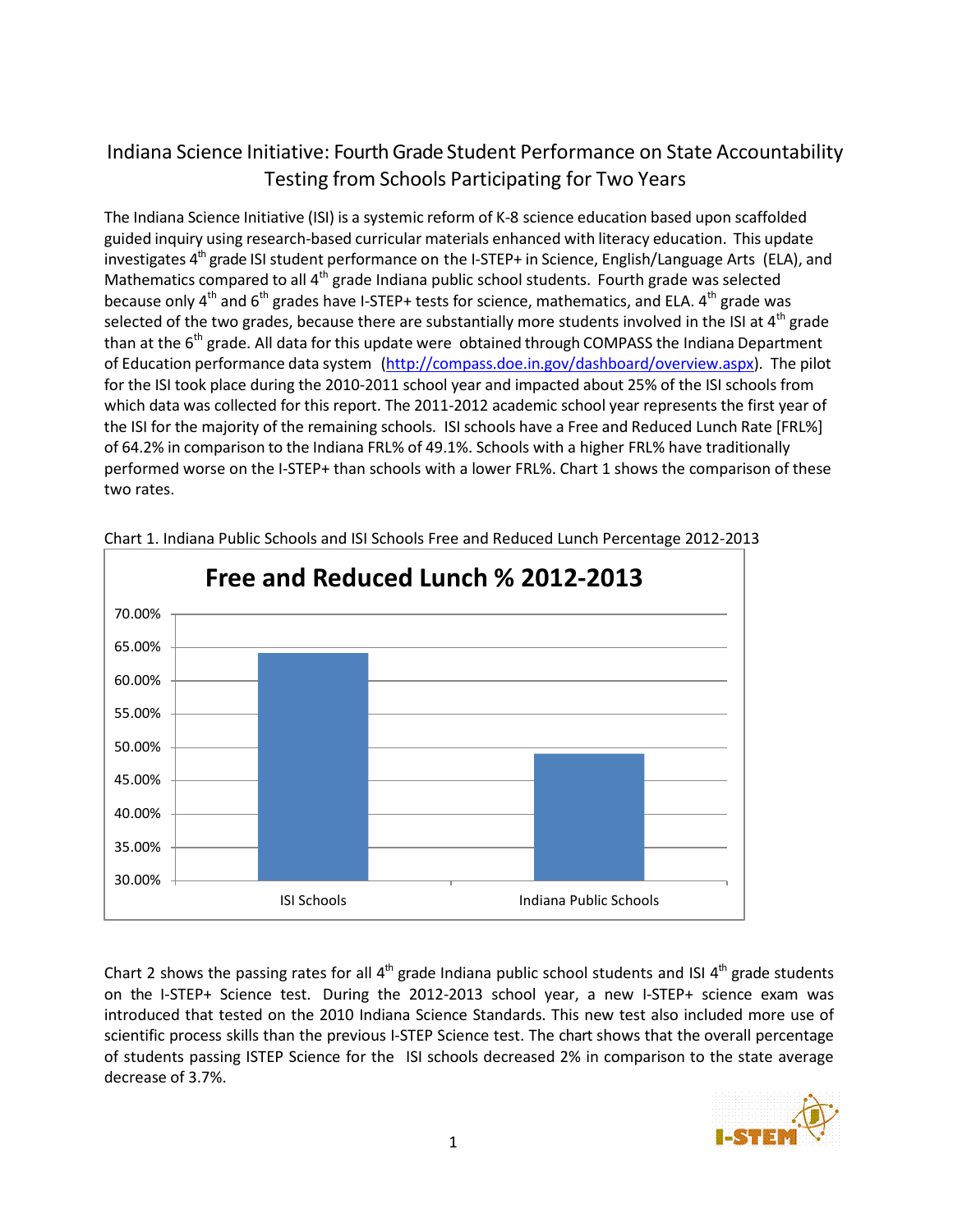

Chart 2. 4<sup>th</sup> Grade I-STEP+ Science Passing Percentages for ISI and Indiana Public Schools.

Chart 3 shows the gap between the  $4<sup>th</sup>$  grade ISI students and the Indiana Public School students. While ISI schools have historically been behind the state average, the gap started to decrease when students were tested over the standards being covered in the ISI materials.



Chart 3. I-STEP+ Science Passing Rate Difference Between ISI and Indiana Public Schools.

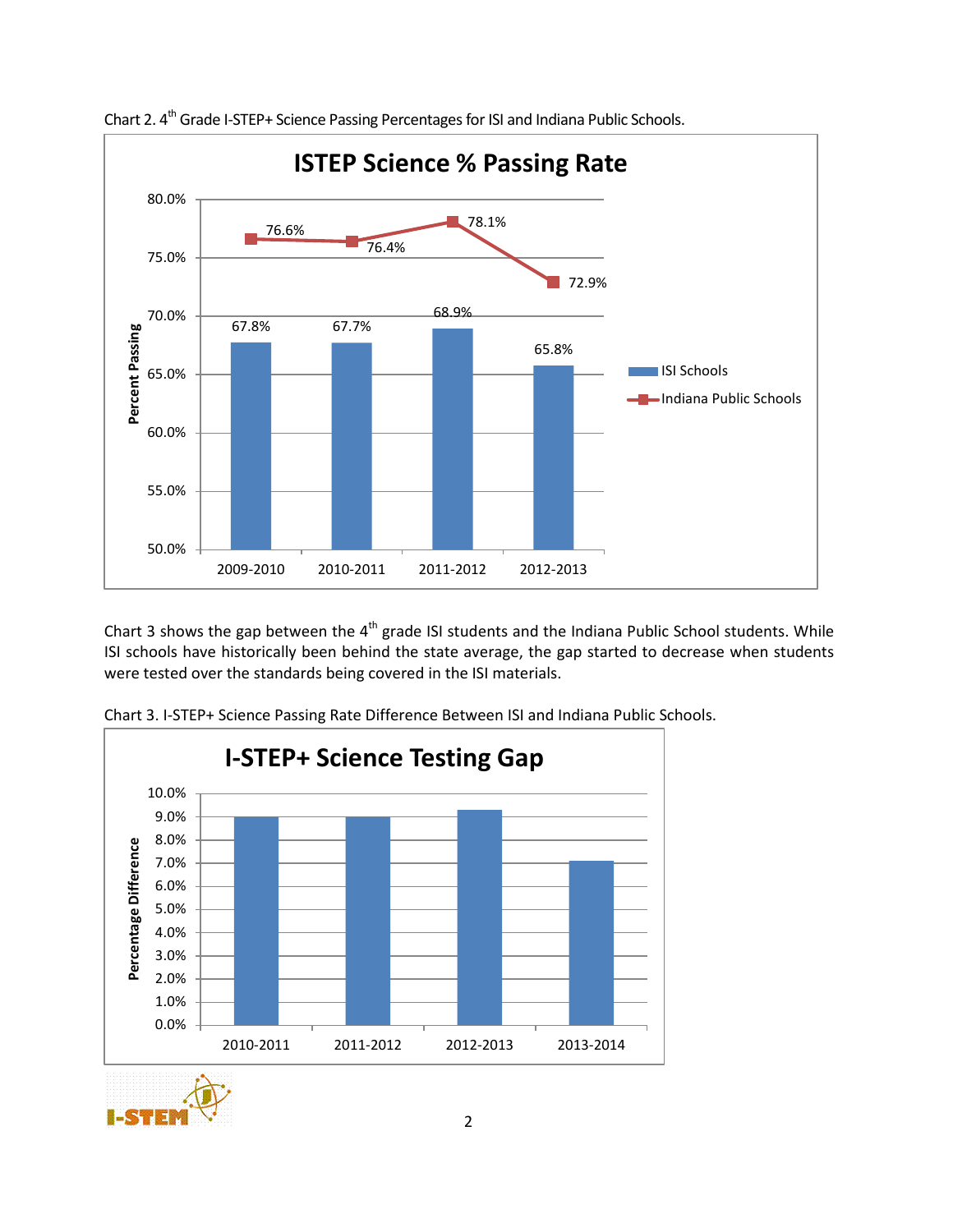Chart 4 shows the passing rates for  $4<sup>th</sup>$  grade Indiana public school students and ISI students on the I-STEP+ ELA exam. The chart shows that the overall percentage of students passing ISTEP ELA for the ISI schools increased 6.3% in comparison to the state average increase of 4.7%. The ISI provides teachers with training opportunities that specifically focuses on student writing about science and this data demonstrates a closing of the achievement gap between ISI schools and the state average by 25%.



Chart 4.  $4<sup>th</sup>$  Grade I-STEP+ ELA Passing Percentages for ISI and Indiana Public Schools

Chart 5 shows the gap between the 4<sup>th</sup> grade ISI students and the Indiana Public School students on the I-STEP+ ELA. Like on the I-STEP+ Science exam, the ISI schools have historically been behind the state average passing rate. While there is greater inconsistency on ELA than in science over the years, the gap between the two groups did decrease from the year before the pilot until the 2012-2013 academic year.



Chart 5. I-STEP+ ELA Passing Rate Difference Between ISI and Indiana Public Schools.

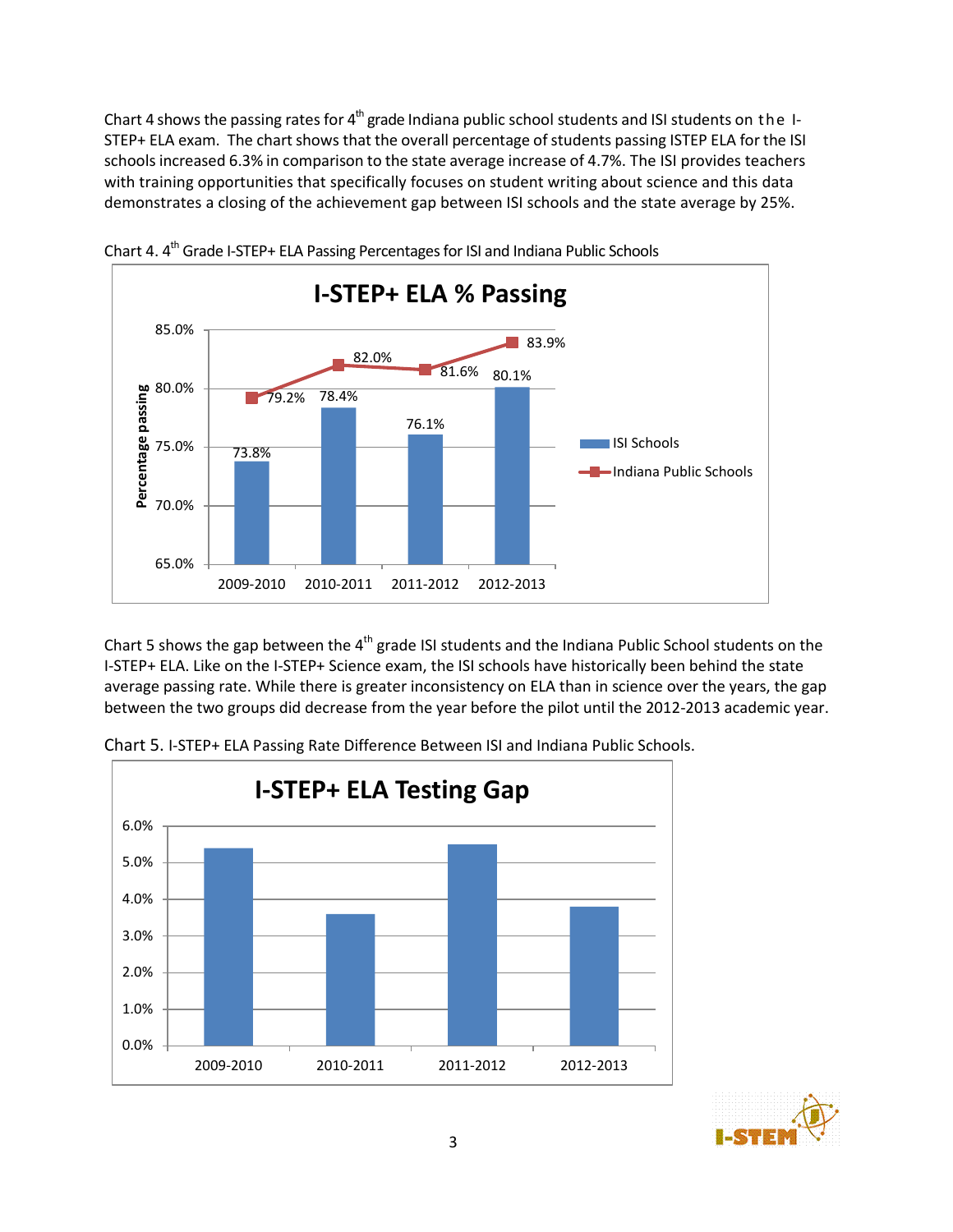Chart 6 shows the passing rates for  $4<sup>th</sup>$  grade Indiana public school students and ISI students on the I-STEP+ Math exam. The chart shows that the overall percentage of students passing I-STEP+ Math for the ISI schools increased 10.5% in comparison to the state average increase of 6.7%. The overall ISTEP Math passing rates are below the state average, but the gap in math achievement narrowed to just over three percent. Chart 7 below, shows this gap over the course of the four years. This narrowing may be supported by ISI due to the fact that students have opportunities to apply mathematical understanding during science.



Chart 6. 4<sup>th</sup> Grade I-STEP+ Math Passing Percentages for ISI and Indiana Public Schools





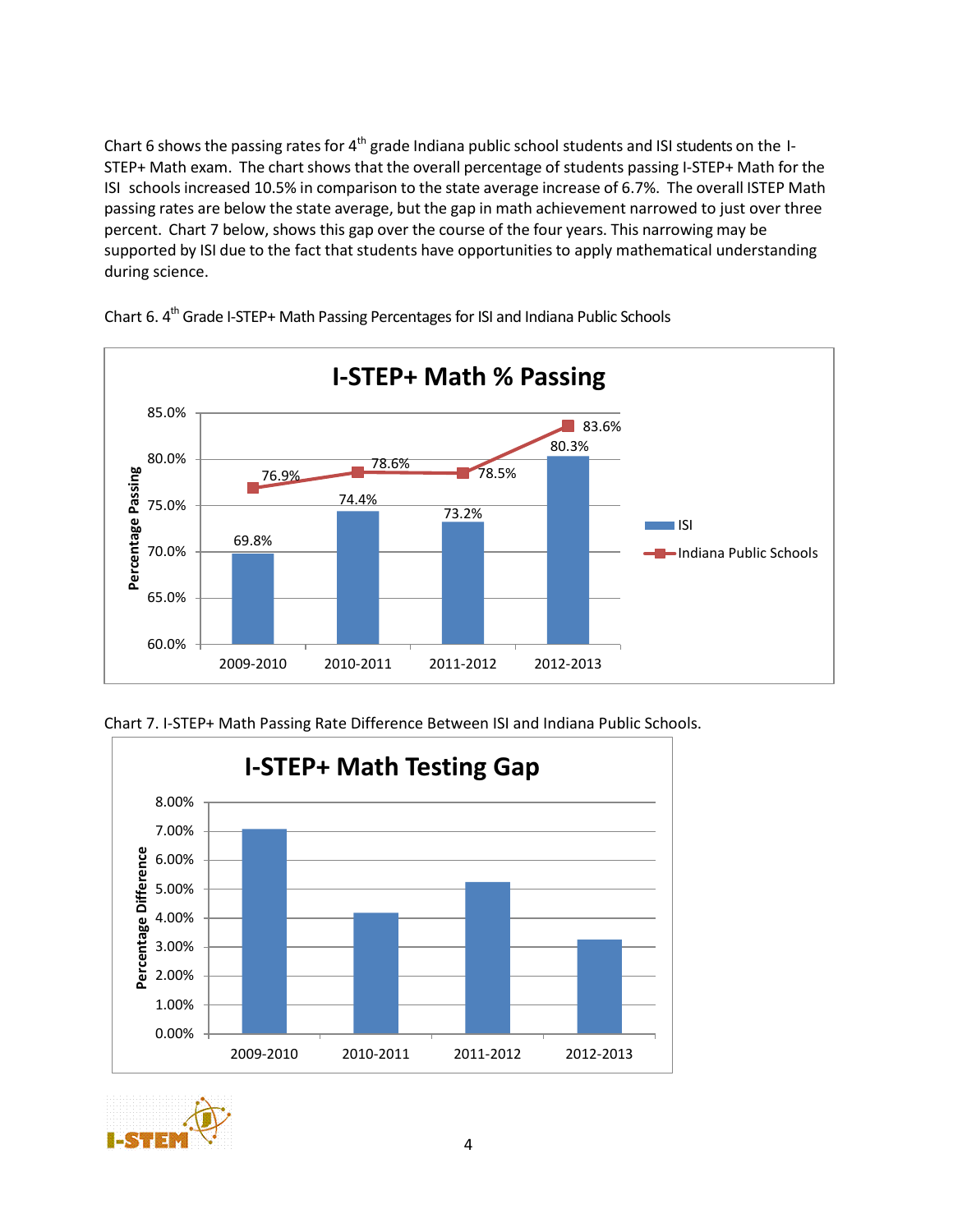There are several items that are important to note when considering this data. First, during the pilot and the first academic year of the ISI, most teachers only received curricular modules addressing standards in physical science and earth science. This means that students were involved in ISI instruction for only half of the school-year. Full school-year implementation started in 2012-2013. Second, schools with the fewest number of teachers who attended ISI training showed the smallest increase or largest decreases in I-STEP+ scores.

*I-STEM Resource Network is supported by the Lilly Endowment, the Lilly Foundation, Biocrossroads, the Indiana Department of Education, and Purdue University.*